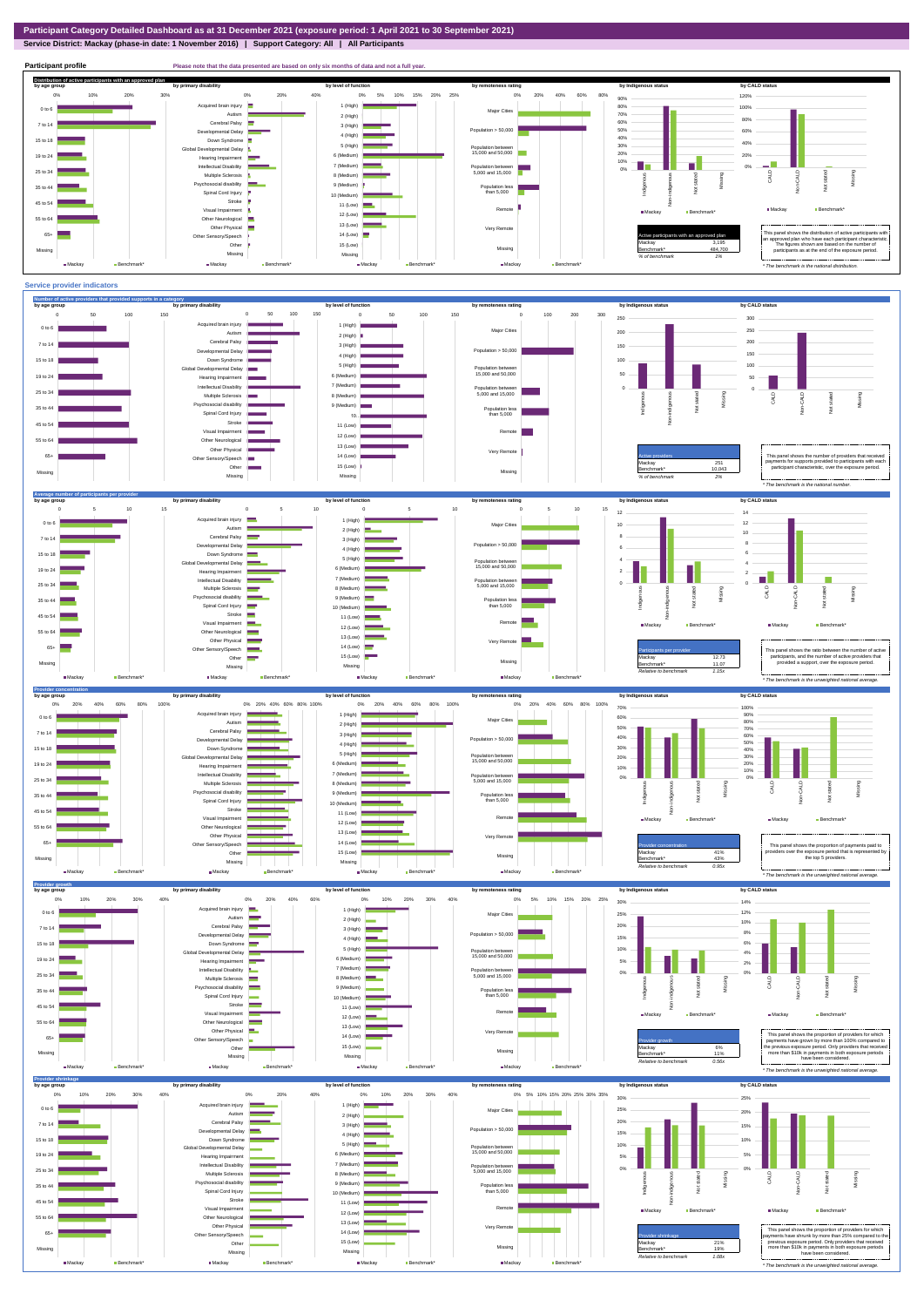**Service District: Mackay (phase-in date: 1 November 2016) | Support Category: All | All Participants**



|                                | Active participants with                   |                         | Participants    | Provider       | Provider      | Provider        | Total plan    |                                  |                | Outcomes indicator on | Has the NDIS helped with |
|--------------------------------|--------------------------------------------|-------------------------|-----------------|----------------|---------------|-----------------|---------------|----------------------------------|----------------|-----------------------|--------------------------|
| <b>Support category</b>        | approved plans                             | <b>Active providers</b> | per provider    | concentration  | arowth        | shrinkage       | budgets (\$m) | Payments (\$m)                   | Utilisation    | choice and control    | choice and control?      |
|                                |                                            |                         |                 |                |               |                 |               |                                  |                |                       |                          |
| Core                           |                                            |                         |                 |                |               |                 |               |                                  |                |                       |                          |
| Consumables                    | 2.475                                      | 81                      | 30.6            | 78%            | $0\%$         | 25%             | 2.4           | 1.4                              | 60%            | 62%                   | 82%                      |
| <b>Daily Activities</b>        | 1.437                                      | 96                      | 15.0            | 62%<br>0       | 11%           | 28%             | 50.7          | 43.4                             | 86%            | 57%                   | 82%                      |
| Community                      | 1.526                                      | 77                      | 19.8            | 67%            | 5%            | 21%             | 21.1          | 15.5                             | 73%            | 54%                   | 81%                      |
| Transport                      | 1.031                                      | 39<br>-------           | 26.4<br>------  | 77%<br>------- | 0%<br>------- | 0%<br>.         | 1.4           |                                  | 90%<br>------  | 52%<br>               | 82%<br>-------           |
| Core total                     | 2.848                                      | 146                     | 19.5            | 60%            | 9%            | 23%             | 75.6          | 61.6                             | 81%            | 59%                   | 80%                      |
|                                |                                            |                         |                 |                |               |                 |               |                                  |                |                       |                          |
| <b>Capacity Building</b>       |                                            |                         |                 |                |               |                 |               |                                  |                |                       |                          |
| Choice and Control             | 1.774                                      | 70                      | 25.3            | 83%            | $0\%$         | 0%              | 1.3           | 1.2                              | 96%            | 58%                   | 81%                      |
| <b>Daily Activities</b>        | 3.158                                      | 121                     | 26.1            | 75%            | 12%           | 18%             | 17.6          | <b>Contract Contract</b><br>10.0 | 56%            | 59%                   | 81%                      |
| Employment                     | 58                                         | 10                      | 5.8             | 100%           | 0%            | 67%             | 0.5           | 0.2<br><b>SALE</b>               | 36%            | 39%                   | 65%                      |
| Relationships                  | 158                                        | 21                      | 7.5             | 95%            | 20%           | 0%              | 1.0           | 0.6                              | 58%            | 19%                   | 84%                      |
| Social and Civic               | 152                                        | $\sim$<br>15            | 10.1            | 93%            | 0%            | 0%              | 0.4           | 0.1                              | 32%            | 46%                   | 73%                      |
| Support Coordination           | 1.098<br><b>Contract Contract Contract</b> | 61<br>                  | 18.0<br>------- | 81%<br>------- | 18%<br>.      | 12%<br>-------- | 24            |                                  | 74%<br>------- | 51%<br>--------       | 81%<br>                  |
| <b>Capacity Building total</b> | 3.166                                      | 167                     | 19.0            | 67%            | 10%           | 20%             | 23.5          | 14.0                             | 60%            | 59%                   | 80%                      |
|                                |                                            |                         |                 |                |               |                 |               |                                  |                |                       |                          |
| Capital                        |                                            |                         |                 |                |               |                 |               |                                  |                |                       |                          |
| Assistive Technology           | 718<br><b>Contract Contract</b>            | 64                      | 11.2            | 65%            | 26%           | 26%             | 3.6           | 1.9                              | 51%            | 70%                   | 85%                      |
| Home Modifications             | 101                                        |                         | 16.8            | 100%           | 25%           | 25%             | 0.5           | 0.3                              | 54%            | 56%                   | 87%                      |
| <b>Capital total</b>           | 750                                        | 65                      | 11.5            | 64%            | 18%           | 27%             | 4.2           | 2.1                              | 52%            | 69%                   | 85%                      |
|                                |                                            |                         |                 |                |               |                 |               |                                  |                |                       |                          |
| Missina                        |                                            | $\Omega$                | 0.0             | 0%             | 0%            | 0%              | 0.0           | 0.0                              | 0%             | 0%                    | 0%                       |
|                                |                                            |                         |                 |                |               |                 |               |                                  |                |                       |                          |
| All support categories         | 3,195                                      | 251                     | 12.7            | 59%            | 6%            | 21%             | 103.3         | 77.8                             | 75%            | 59%                   | 80%                      |

Note: Only the major support categories are shown.<br>Note: Capacity Building total individual Wellbeing, Home Living and Lifelong Learning although these support categories are not shown.<br>Note: A utilisation rate may be abov

| <b>Indicator definitions</b>                                                                                                                        |                                                                                                                                                                                                                                                                                                                                                                                                                                                                                                                                                                                                                                                                                                                                                                                                                 |
|-----------------------------------------------------------------------------------------------------------------------------------------------------|-----------------------------------------------------------------------------------------------------------------------------------------------------------------------------------------------------------------------------------------------------------------------------------------------------------------------------------------------------------------------------------------------------------------------------------------------------------------------------------------------------------------------------------------------------------------------------------------------------------------------------------------------------------------------------------------------------------------------------------------------------------------------------------------------------------------|
| Active participants with approved plans                                                                                                             | Number of active participants who have an approved plan and reside in the service district / have supports relating to the support category in their plan.                                                                                                                                                                                                                                                                                                                                                                                                                                                                                                                                                                                                                                                      |
| <b>Active providers</b><br><b>Participants per provider</b><br><b>Provider concentration</b><br><b>Provider growth</b><br><b>Provider shrinkage</b> | Number of providers that received payments for supports provided to participants within the service district / support category, over the exposure period,<br>Ratio between the number of active participants and the number of active providers.<br>Proportion of provider payments over the exposure period that were paid to the top 10 providers.<br>Proportion of providers for which payments have grown by more than 100% compared to the previous exposure period. Only providers that received more than \$10k in payments in both exposure periods have been considered.<br>Proportion of providers for which payments have shrunk by more than 25% compared to the previous exposure period. Only providers that received more than \$10k in payments in both exposure periods have been considered. |
| <b>Total plan budgets</b><br><b>Payments</b><br><b>Utilisation</b>                                                                                  | Value of supports committed in participant plans for the exposure period.<br>Value of all payments over the exposure period, including payments to providers, payments to participants, and off-system payments (in-kind and Younger People In Residential Aged Care (YPIRAC)).<br>Ratio between payments and total plan budgets.                                                                                                                                                                                                                                                                                                                                                                                                                                                                               |
| Outcomes indicator on choice and control<br>Has the NDIS helped with choice and control?                                                            | Proportion of participants who reported in their most recent outcomes survey that they choose who supports them.<br>Proportion of participants who reported in their most recent outcomes survey that the NDIS has helped with choice and control.                                                                                                                                                                                                                                                                                                                                                                                                                                                                                                                                                              |
|                                                                                                                                                     | The green dots indicate the top 10 percentile of service districts / support categories when ranked by performance against benchmark for the given metric. In other words, performing relatively well under the given metric.<br>The red dots indicate the bottom 10 percentile of service districts / support categories when ranked by performance against benchmark for the given metric. In other words, performing relatively poorly under the given metri                                                                                                                                                                                                                                                                                                                                                 |
|                                                                                                                                                     | Note: A higher score is considered to be 'good' performance under some metrics. For example, a high utilisation rate is a sign of a functioning market where participants have access to the supports they need.<br>For other metrics, a lower score is considered to be 'good' performance. For example, a low provider concentration is a sign of a competitive market.                                                                                                                                                                                                                                                                                                                                                                                                                                       |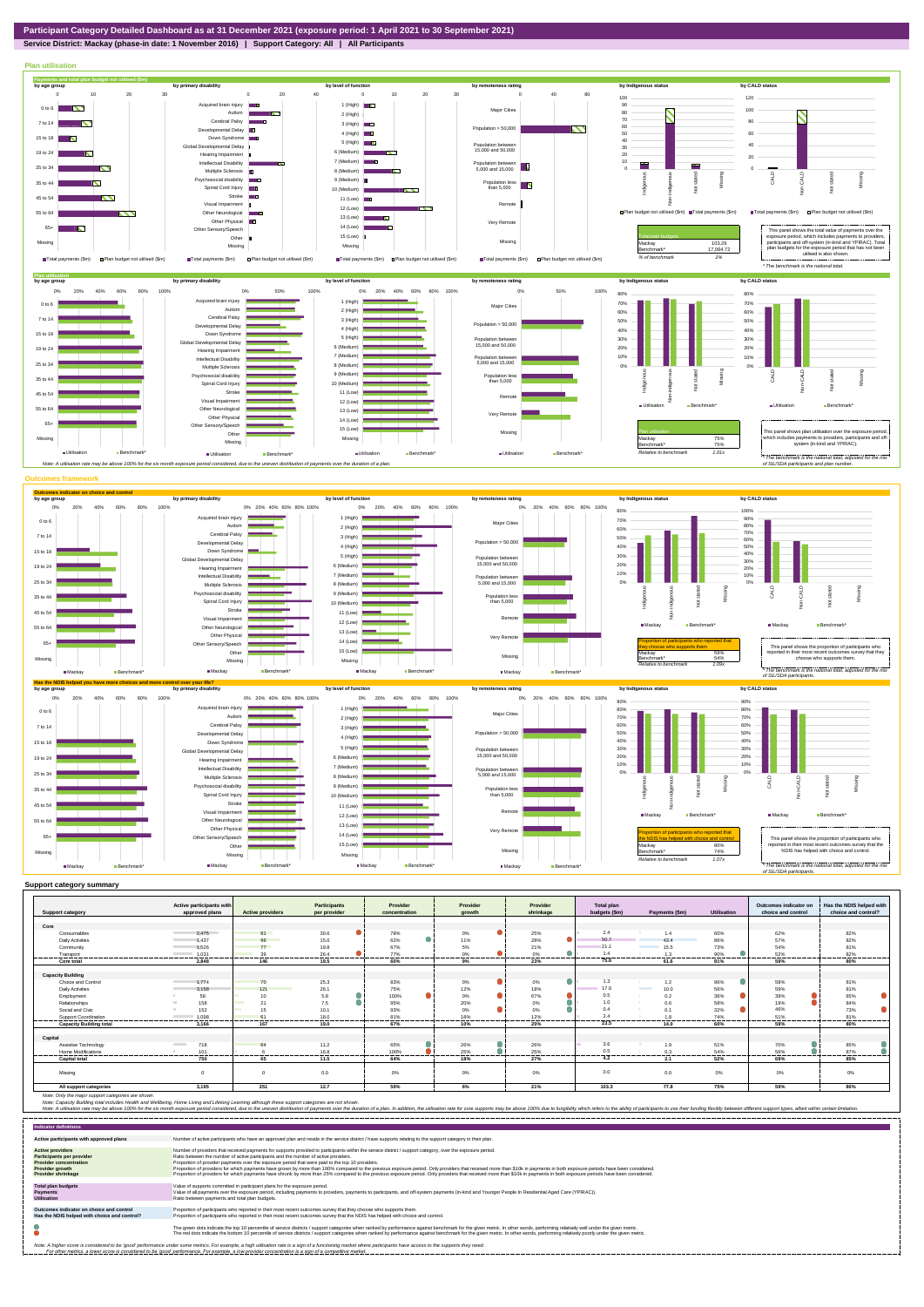**Service District: Mackay (phase-in date: 1 November 2016) | Support Category: All | Participants Receiving SIL/SDA**

![](_page_2_Figure_2.jpeg)

![](_page_2_Figure_3.jpeg)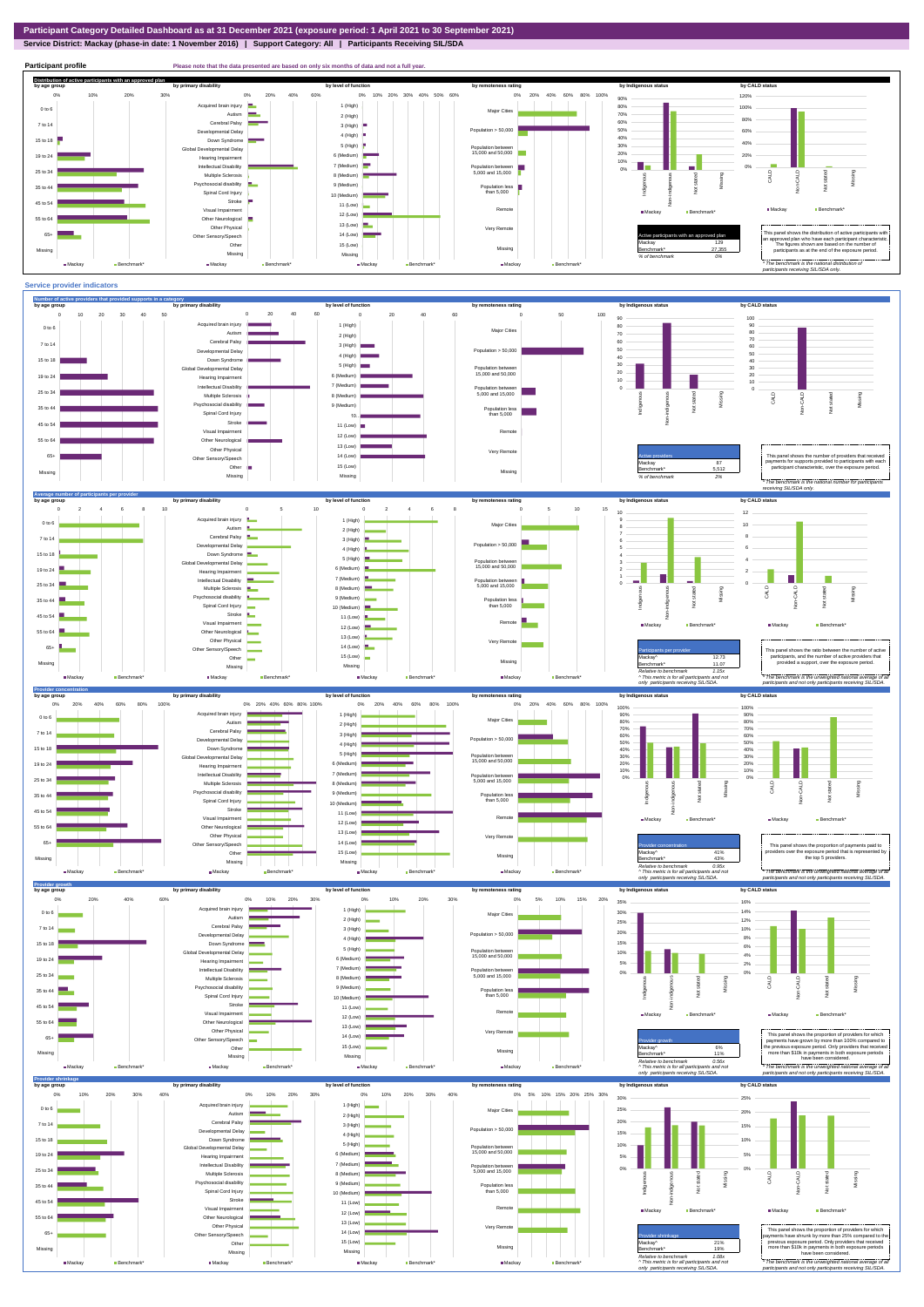**Service District: Mackay (phase-in date: 1 November 2016) | Support Category: All | Participants Receiving SIL/SDA**

![](_page_3_Figure_2.jpeg)

| <b>Support category</b>                                                      | Active participants with<br>approved plans | <b>Active providers</b>  | <b>Participants</b><br>per provider | Provider<br>concentration | Provider<br>growth | Provider<br>shrinkage | <b>Total plan</b><br>budgets (\$m) | Payments (\$m)   | <b>Utilisation</b> | Outcomes indicator on<br>choice and control | Has the NDIS helped with<br>choice and control? |
|------------------------------------------------------------------------------|--------------------------------------------|--------------------------|-------------------------------------|---------------------------|--------------------|-----------------------|------------------------------------|------------------|--------------------|---------------------------------------------|-------------------------------------------------|
|                                                                              |                                            |                          |                                     |                           |                    |                       |                                    |                  |                    |                                             |                                                 |
| Core                                                                         |                                            |                          |                                     |                           |                    |                       |                                    |                  |                    |                                             |                                                 |
| Consumables                                                                  | 113                                        | 24                       | 4.7                                 | 92%                       | $0\%$              | 33%                   | 0.2                                | 0.2              | 82%                | 18%                                         | 85%                                             |
| <b>Daily Activities</b>                                                      | 129                                        | 41                       | 3.1                                 | 71%                       | 20%                | 17%                   | 18.2                               | 17.1             | 94%                | 19%                                         | 85%                                             |
| Community                                                                    | 125                                        | 29                       | 4.3                                 | 74%                       | 21%                | 13%                   | 4.7                                | 4.0              | 85%                | 19%                                         | 85%                                             |
| Transport                                                                    | 127                                        | 19                       | 6.7                                 | 92%                       | 0%                 | 0%                    | 0.2                                | 0.1              | 66%                | 18%                                         | 86%                                             |
| Core total                                                                   | 129                                        | 57                       | 2.3                                 | 66%                       | 17%                | 19%                   | 23.2                               | 21.4             | 92%                | 19%                                         | 85%                                             |
|                                                                              |                                            |                          |                                     |                           |                    |                       |                                    |                  |                    |                                             |                                                 |
| <b>Capacity Building</b>                                                     |                                            |                          |                                     |                           |                    |                       |                                    |                  |                    |                                             |                                                 |
| Choice and Control                                                           | 82                                         | 1 <sub>A</sub>           | 5.9                                 | 91%                       | 0%                 | 0%                    | 0.1                                | 0.1              | 99%                | 18%                                         | 83%                                             |
| <b>Daily Activities</b>                                                      | 129                                        | 30 <sub>2</sub>          | 4.3                                 | 83%                       | $0\%$              | 25%                   | 0.6                                | 0.3              | 53%                | 19%                                         | 85%                                             |
| Employment                                                                   |                                            |                          | $\bullet$<br>0.7                    | 100%                      | 0%                 | 0%                    | 0.0                                | 0.0              | 75%                | 50%                                         | 100%                                            |
| Relationships                                                                | 37<br><b>Contract Contract</b>             | <b>Contract Contract</b> |                                     | 100%                      | 25%                | 50%                   | 0.3                                | 0.2              | 73%                | 8%                                          | 89%                                             |
| Social and Civic                                                             |                                            |                          | 0.0                                 | 0%                        | 0%                 | 0%                    | 0.0                                | 0.0              | 0%                 | 0%                                          | 100%                                            |
| Support Coordination                                                         | 127                                        | 22                       | 5.8                                 | 84%                       |                    | 11%                   | 0.4                                | 0.3              | 81%                | 18%                                         | 85%                                             |
| <b>Capacity Building total</b>                                               | 129                                        | 50                       | -----<br>2.6                        | 68%                       | 0%                 | 39%                   | 1.4                                | 0.9              | 67%                | 19%                                         | 85%                                             |
| Capital                                                                      |                                            |                          |                                     |                           |                    |                       |                                    |                  |                    |                                             |                                                 |
| Assistive Technology                                                         | 48                                         |                          | 2.7                                 | 98%                       | 50%                | 50%                   | 0.3                                | 0.2              | 67%                | 19%                                         | 85%                                             |
| <b>Home Modifications</b>                                                    | 31<br><b>Contract Contract</b>             |                          | 15.5                                | 100%                      | 0%                 | 0%                    | 0.2                                | 0.1              | 46%                | 23%                                         | 84%                                             |
| <b>Capital total</b>                                                         | ----------------<br>63                     | ,,,,,,,,,<br>19          | .<br>3.3                            | -------<br>97%            | <br>25%            | -------<br>25%        | ----------<br>0.5                  | ---------<br>0.3 | <br>60%            | <br>19%                                     | 86%                                             |
|                                                                              |                                            |                          |                                     |                           |                    |                       |                                    |                  |                    |                                             |                                                 |
| Missing                                                                      | $\Omega$                                   | $\Omega$                 | 0.0                                 | 0%                        | 0%                 | 0%                    | 0.0                                | 0.0              | $0\%$              | 0%                                          | 0%                                              |
|                                                                              | 129                                        | 87                       | 1.5                                 | 65%                       | 14%                | 24%                   | 25.0                               | 22.5             | 90%                | 19%                                         | 85%                                             |
| All support categories<br>Note: Only the major support categories are shown. |                                            |                          |                                     |                           |                    |                       |                                    |                  |                    |                                             |                                                 |

| <b>Indicator definitions</b>                                                                                                                        |                                                                                                                                                                                                                                                                                                                                                                                                                                                                                                                                                                                                                                                                                                                                                                                                                 |
|-----------------------------------------------------------------------------------------------------------------------------------------------------|-----------------------------------------------------------------------------------------------------------------------------------------------------------------------------------------------------------------------------------------------------------------------------------------------------------------------------------------------------------------------------------------------------------------------------------------------------------------------------------------------------------------------------------------------------------------------------------------------------------------------------------------------------------------------------------------------------------------------------------------------------------------------------------------------------------------|
| Active participants with approved plans                                                                                                             | Number of active participants who have an approved plan and reside in the service district / have supports relating to the support category in their plan.                                                                                                                                                                                                                                                                                                                                                                                                                                                                                                                                                                                                                                                      |
| <b>Active providers</b><br><b>Participants per provider</b><br><b>Provider concentration</b><br><b>Provider growth</b><br><b>Provider shrinkage</b> | Number of providers that received payments for supports provided to participants within the service district / support category, over the exposure period.<br>Ratio between the number of active participants and the number of active providers.<br>Proportion of provider payments over the exposure period that were paid to the top 10 providers.<br>Proportion of providers for which payments have grown by more than 100% compared to the previous exposure period. Only providers that received more than \$10k in payments in both exposure periods have been considered.<br>Proportion of providers for which payments have shrunk by more than 25% compared to the previous exposure period. Only providers that received more than \$10k in payments in both exposure periods have been considered. |
| <b>Total plan budgets</b><br><b>Payments</b><br><b>Utilisation</b>                                                                                  | Value of supports committed in participant plans for the exposure period.<br>Value of all payments over the exposure period, including payments to providers, payments to participants, and off-system payments (in-kind and Younger People In Residential Aged Care (YPIRAC)).<br>Ratio between payments and total plan budgets.                                                                                                                                                                                                                                                                                                                                                                                                                                                                               |
| Outcomes indicator on choice and control<br>Has the NDIS helped with choice and control?                                                            | Proportion of participants who reported in their most recent outcomes survey that they choose who supports them.<br>Proportion of participants who reported in their most recent outcomes survey that the NDIS has helped with choice and control.                                                                                                                                                                                                                                                                                                                                                                                                                                                                                                                                                              |
|                                                                                                                                                     | The green dots indicate the top 10 percentile of service districts / support categories when ranked by performance against benchmark for the given metric. In other words, performing relatively well under the given metric.<br>The red dots indicate the bottom 10 percentile of service districts / support categories when ranked by performance against benchmark for the given metric. In other words, performing relatively poorly under the given metri                                                                                                                                                                                                                                                                                                                                                 |
|                                                                                                                                                     | Note: A higher score is considered to be 'good' performance under some metrics. For example, a high utilisation rate is a sign of a functioning market where participants have access to the supports they need.<br>For other metrics, a lower score is considered to be 'good' performance. For example, a low provider concentration is a sign of a competitive market.                                                                                                                                                                                                                                                                                                                                                                                                                                       |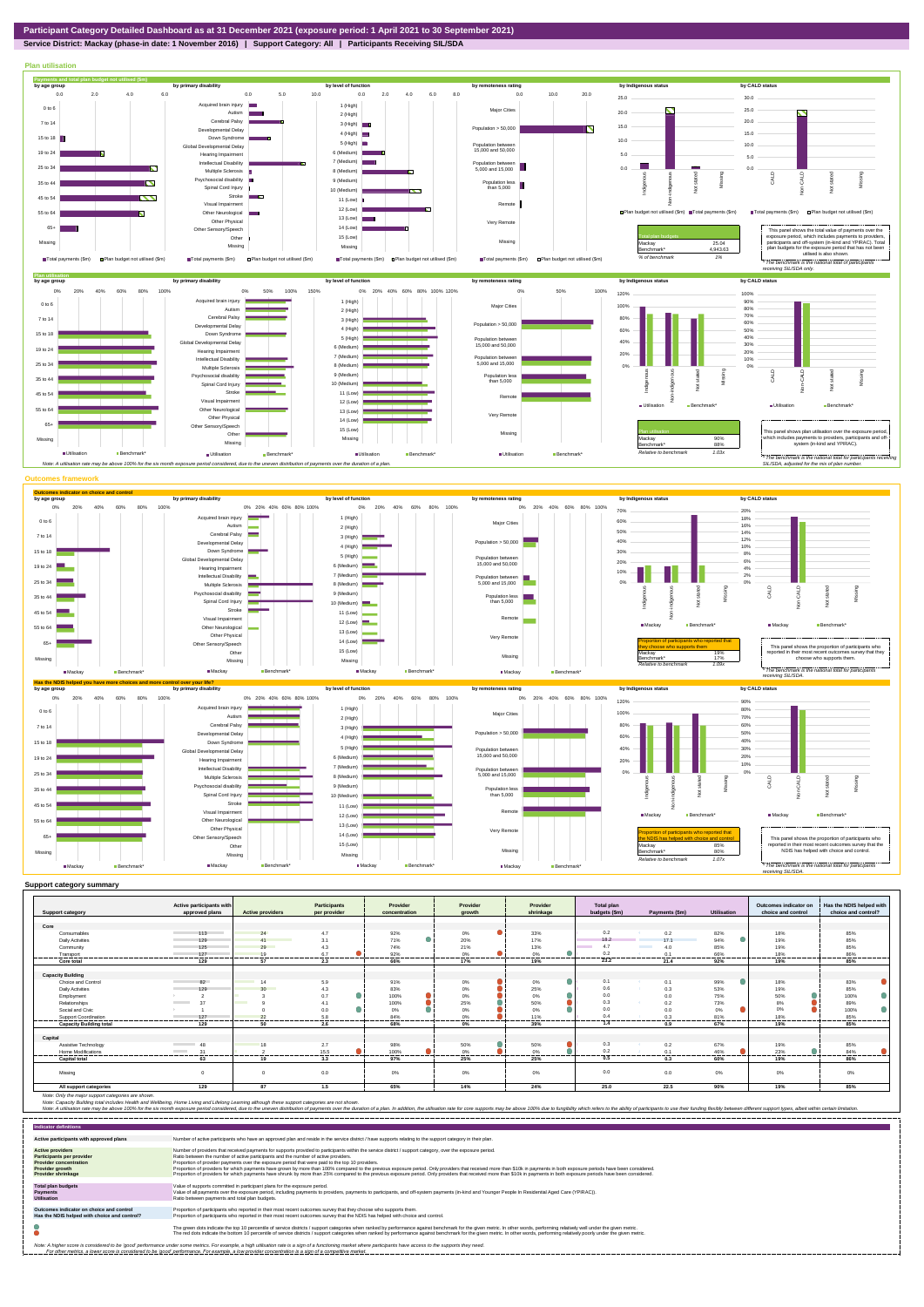## **Service District: Mackay (phase-in date: 1 November 2016) | Support Category: All | Participants Not Receiving SIL/SDA**

**Participant profile Please note that the data presented are based on only six months of data and not a full year. Distribution of active participants with an approved plan** by age group by primary disability by remoteness rating by hdigenous status by CALD status 0% 5% 10% 15% 20% 25% 0% 20% 40% 60% 80% 120% 0% 10% 20% 30% 0% 20% 40% 90% d brain injury 1 (High)  $\blacksquare$ 80% 100% 0 to 6 Major Cities Autism 70% 2 (High) 80% 60% Cerebral Palsy 7 to 14 3 (High) Accession<br>ental Delay Population  $> 50,000$ 50% 60% 4 (High) 40% 15 to 18 Down Syndrome 40% 5 (High) 30% evelopmental Delay Population between 15,000 and 50,000 20% 6 (Medium) 20% 19 to 24 Hearing Impairment 10%  $0\%$   $\qquad$ **The State** 7 (Medium) m. Intellectual Disability Population between 5,000 and 15,000 0% 25 to 34 Multiple Sclerosis CALD Non-CALD Missing 8 (Medium) tengus Non-indigenous .<br>cial disability Indigenous Missing 9 (Medium) 35 to 44 Population less than 5,000 nstated in 1916.<br>Note  $\frac{1}{2}$ Spinal Cord Injury Ť 10 (Medium) Stroke 45 to 54 11 (Low) š ■ Mackay Benchmark Visual Impairmen Remote ■Mackay Benchmark 12 (Low) 55 to 64 Other Neurological 13 (Low) Other Physical Very Remote Active participants with an approved plan This panel shows the distribution of active participants with an approved plan who have each participant characteristic. 65+ Sensory/Speech 14 (Low) Other 15 (Low) Mackay 3,066 The figures shown are based on the number of participants as at the end of the exposure period. Missing Benchmark\* 457,345 Missing Missing Missing *% of benchmark 1% The benchmark is the natio participants not receiving SIL/SDA only.* ■Mackay **Benchmark\*** ■ Mackay Benchmark **B** Mackay Mackay Benchmark

![](_page_4_Figure_3.jpeg)